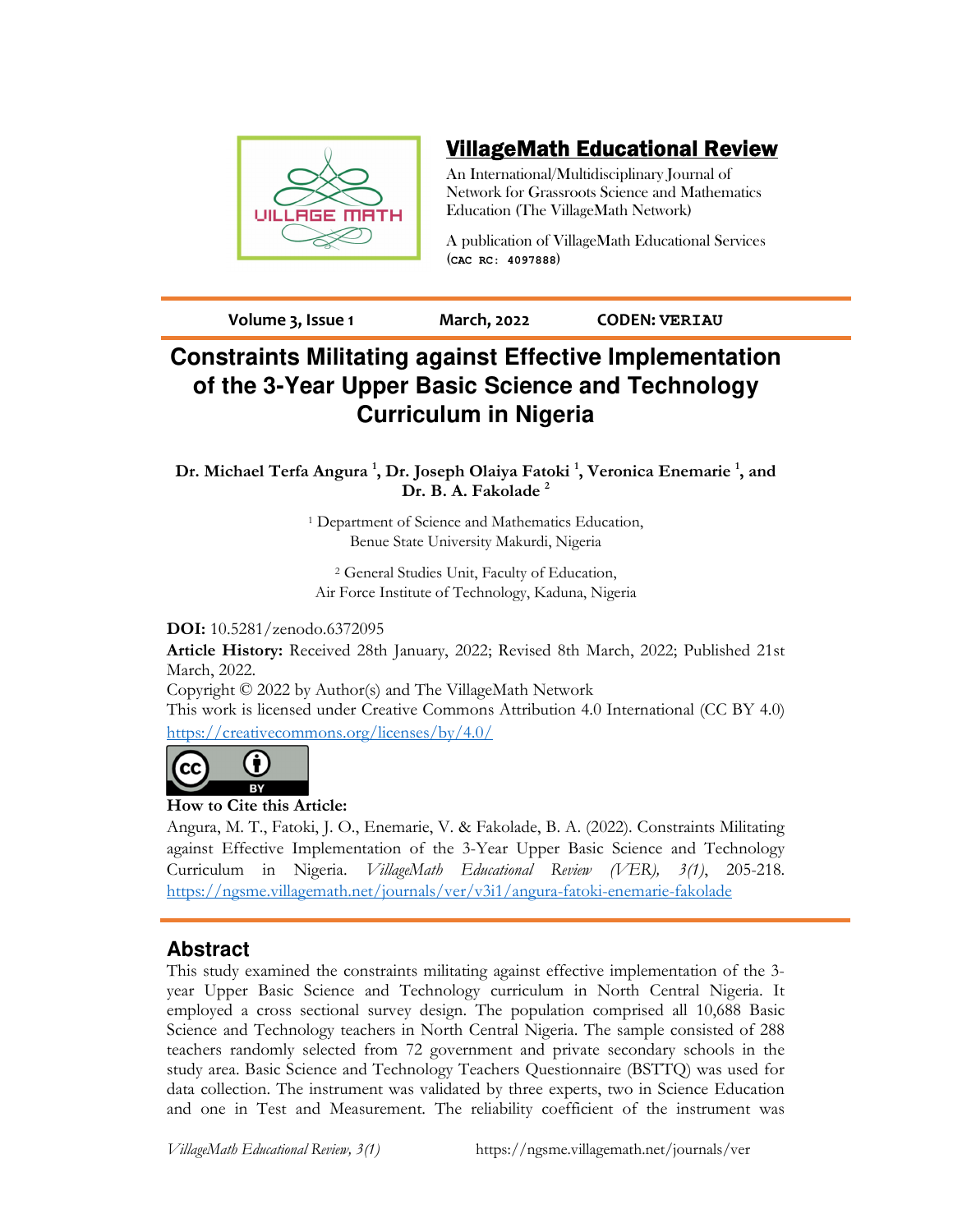determined using Cronbach alpha and the measure of internal consistence of instrument was obtained as 0.89. The three research questions which guided the study were answered using mean and standard deviation, while the three null hypotheses were tested at 0.05 level of significance using t-test. The findings revealed that teacher related constraints such as number of unqualified teachers, nonpayment of salaries among others, militates against effective implementation of the curriculum in government secondary schools (GSS) to great extent, while the same constraints affect the implementation of the curriculum in private secondary schools (PSS) moderately. In the same way, instructional materials and facilities constraints the effective implementation of the 3-year Upper Basic Science and Technology curriculum in government schools to a great extent compared to private secondary schools that are affected moderately. It was recommended based on the findings that the government through the Ministry of Education (MOE) and State Universal Basic Education Boards (SUBEB) should ensure that the teacher-related constraints that hinder effective implementation of the curriculum are solved especially in government secondary schools by employing more qualified teachers in the four areas of the subject. More instructional materials such as projectors, instructional television, and internet should be provided especially in government secondary schools for effective implementation of the curriculum. Also more facilities such as furniture, workshops and laboratories should be provided to a great extent in both government and private secondary schools, if actually the 3-year Upper Basic Science and Technology curriculum is to be implemented effectively in Nigeria.

**Keywords:** Basic Science and Technology, Curriculum Implementation, Curriculum Implementation Constraints, Science Education, Basic Education

## **Introduction**

The digital transformation revolution has changed every part of livelihood all over the world. There is no doubt that the role of science and technology in modern society cannot be overemphasis. More importantly, all the challenges facing the world and communities particularly in Africa today depends solely on science and technology education to find appropriate solutions. Thus, the aim of science and technology at the foundation or basic education level is to guide students towards a knowledge economy that is undeniably moving towards the use of ever emerging innovations. According to Kamp (2019) soon everybody will have access to practically infinite data, practically infinite processing power, at practically infinite speeds. The author is of the opinion that the knowledge society has transformed to a global learning culture. It is no longer creation and dissemination, but the acquisition, sharing and collaborative collection of knowledge that have become the key factors for success.

However, knowledge construction at any level of teaching and learning is an output of curriculum implementation which is usually characterized with a lot of constraints especially in developing countries (Jose, 2015). According to Ewesor and Itie (2015) the teacher who is engaged in the implementation of science and technology curriculum at the basic education level needs to be very careful because this is the age or level where children come across science and technology for the first time in their life. Therefore, the curriculum should be flexible enough to enable the teacher fast track ways of making children develop interest in science and technology in order to overcome any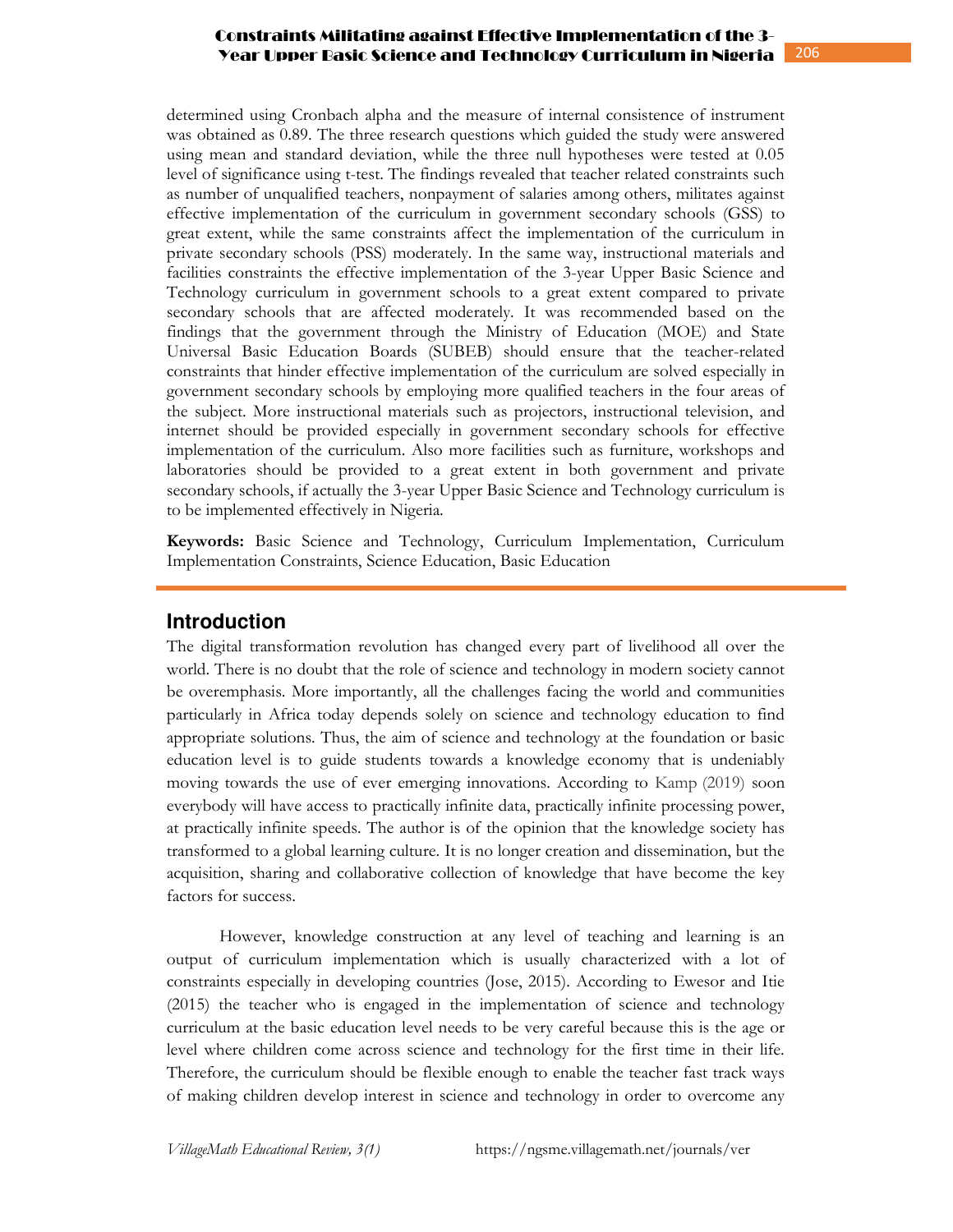negative influence towards their learning of the subject. The curriculum should specify the materials that will be highly motivating to catch the interest of the children at this level that they are still young. The curriculum should aim at developing the cognitive, affective and psychomotor abilities of the child because education is supposed to effect the total development of the learner. Both the teacher and learners should be familiar with the aims/objectives of the curriculum in order to easy implementation.

Curriculum as a set of education plans should be prepared and adapted based on the learning situation and future demand. Nwafor (2012) opines that the concept of curriculum implementation is the actual engagement of learners with planned learning opportunities. It is the actual carrying-out of societal, culture or government policies spelt out in the curriculum. Steve (2018) viewed curriculum implementation as the process of putting the curriculum into work for the achievement of the goals for which the curriculum is designed. Shao-Wen (2012) described curriculum implementation as the translation of the objectives of the curriculum from paper to practice. According to Ivowi (2004), curriculum implementation is the translation of theory into practice, or proposal into action.

In Nigeria, science and technology curriculum implementation started in late 1940s in order to produce the manpower that was needed in all sectors of the economy (Abudullahi, 1982 in Brown, 2015). According to Nwafor and Eze (2014), poor maintenance of school facilities and equipment as well as inadequate instructional resources are the major constraints of curriculum implementation in the country. The authors observed that many government and private owned schools still have insufficient classrooms with broken seats which are major impediments for curriculum implementation in the Nigeria. John (2015) opine that an ideal environment for implementation of a curriculum should make learners feel comfortable to learn and be informed. According to Jose (2015) Learners after being exposed to science and technology curriculum should show that they have acquired lasting skills and ideas towards evolving trends and innovations that would eventually bring solutions to the pending societal problems especially in developing countries. In this way, science and technology education would become important not only to the learner but to the community for the attainment of the sustainable development goals (SDGs).

In order to join the global trend on modern science and technology teaching/learning, the education stakeholders in Nigeria called for a complete formulation of a new structure for the 9-year Basic Education Curriculum (BEC). This is because of too many subjects offered at the lower, middle and upper basic education levels in the country which the content of some subjects seem to be duplicated in other subjects (Nigeria Educational Research and Development Council NERDC, 2010). The content of some subjects such as Basic Science and Basic Technology were reduced after some of the subjects were compressed and merged (NERDC, 2012). It was on this basis that four different subjects were reshaped and merged to become Basic Science and Technology. The subjects merged include; Basic Science, Basic Technology, Physical and Health Education, and Computer Science/Information Communication (Akpan, 2015).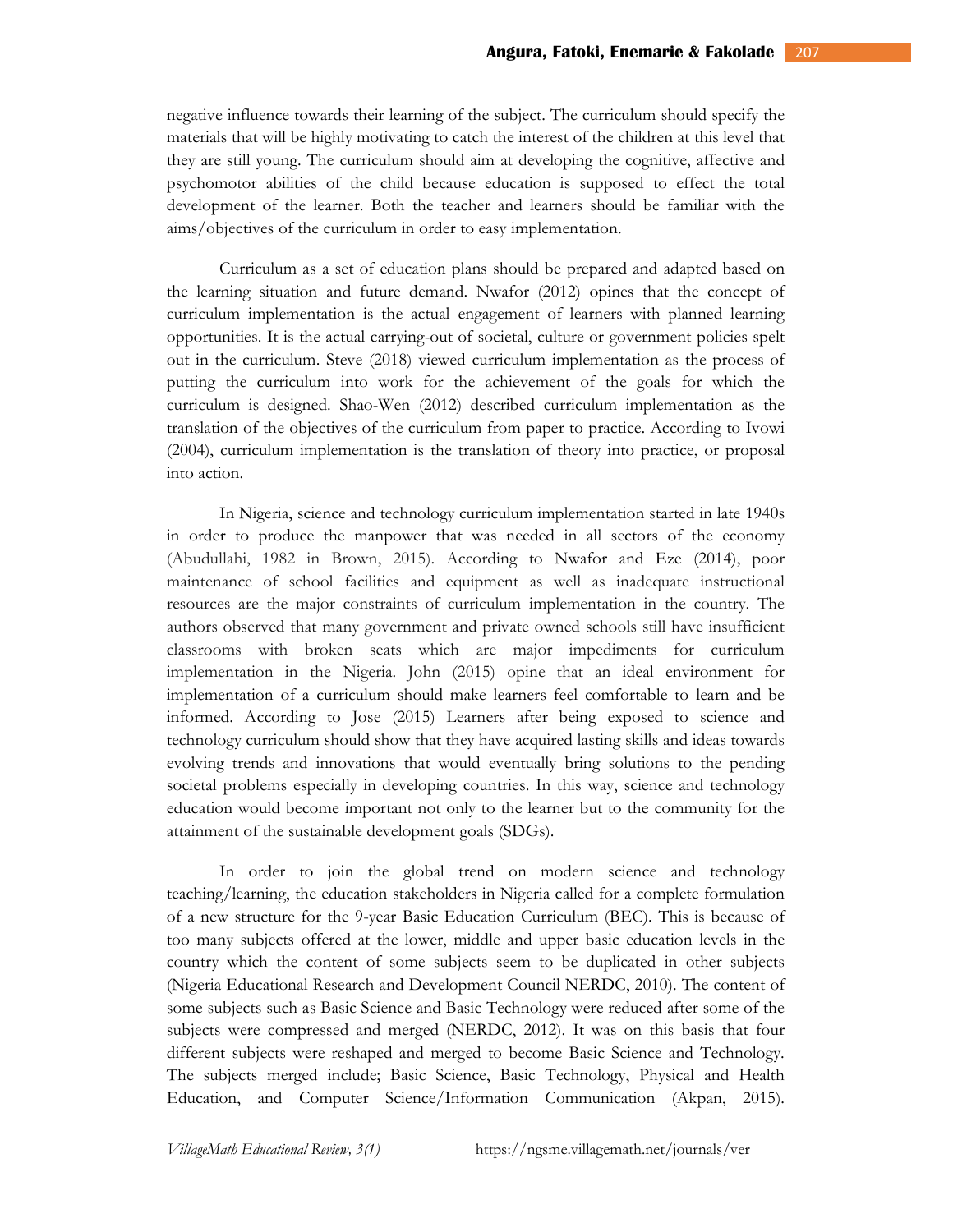According to the Universal Basic Education Commission (UBEC, 2010), the merger of these single subjects curricular became necessary for the following reasons:

- i. Recommendations of the Presidential Summit on Education (2010) to reduce the number of subjects offered in Primary and Junior Secondary Schools;
- ii. Feedback from the implementation of the curricula in schools that identified repetition and duplication of concepts as the major cause of curriculum overload;
- iii. Need to encourage innovative teaching and learning approaches and techniques that promote creativity and critical thinking in learners;
- iv. Need to promote the holistic view of Science and Technology at the Basic Education level for better understanding of contemporary and changing world; and
- v. Need to infuse emergent issues that are of national and global concern such as; gender sensitivity, globalization, disaster risk reduction, consumer education, climate change and entrepreneurship.

It is expected that, these well-articulated reasons for the merging of four important subject areas as Basic Science and Technology can be achieved if all the constraints that hindered the curriculum implementation of the single subject areas especially at the upper basic education level are addressed. This means; providing resources, facilities and funds in right quantity and quality, also the effective management of these resources are major determinants that can put Nigeria on the global map in science and technology education. Bilsel and Oral (2010) assert that there are significant social and economic differences between developed and developing countries. Many of the underlying causes of these differences are rooted in the long history of development of such nations and include social, cultural and economic variables, historical and political elements, international relations and geographical factors. These, however, do not tell the whole story. The differences in scientific and technological infrastructure and in the popularization of science and technology in the two groups of countries are the most important causes of differential social and economic levels. This is because the essential prerequisite to a country's scientific and technological progress is early recognition of the necessity of a well-designed and implemented science and technology curriculum. Keith (2010) states that experience in developing countries over the past three decades have demonstrated that a strong scientific and technological base is a prerequisite for industrial growth. This is because today's technologies have changed the frontiers of industrial growth by expanding knowledge systems into all aspects of production, market-access, comparative advantage and socio-economic well-being. These dramatic shifts in the worlds' economic process should be central in science and technology curriculum implementation for success especially in developing economies.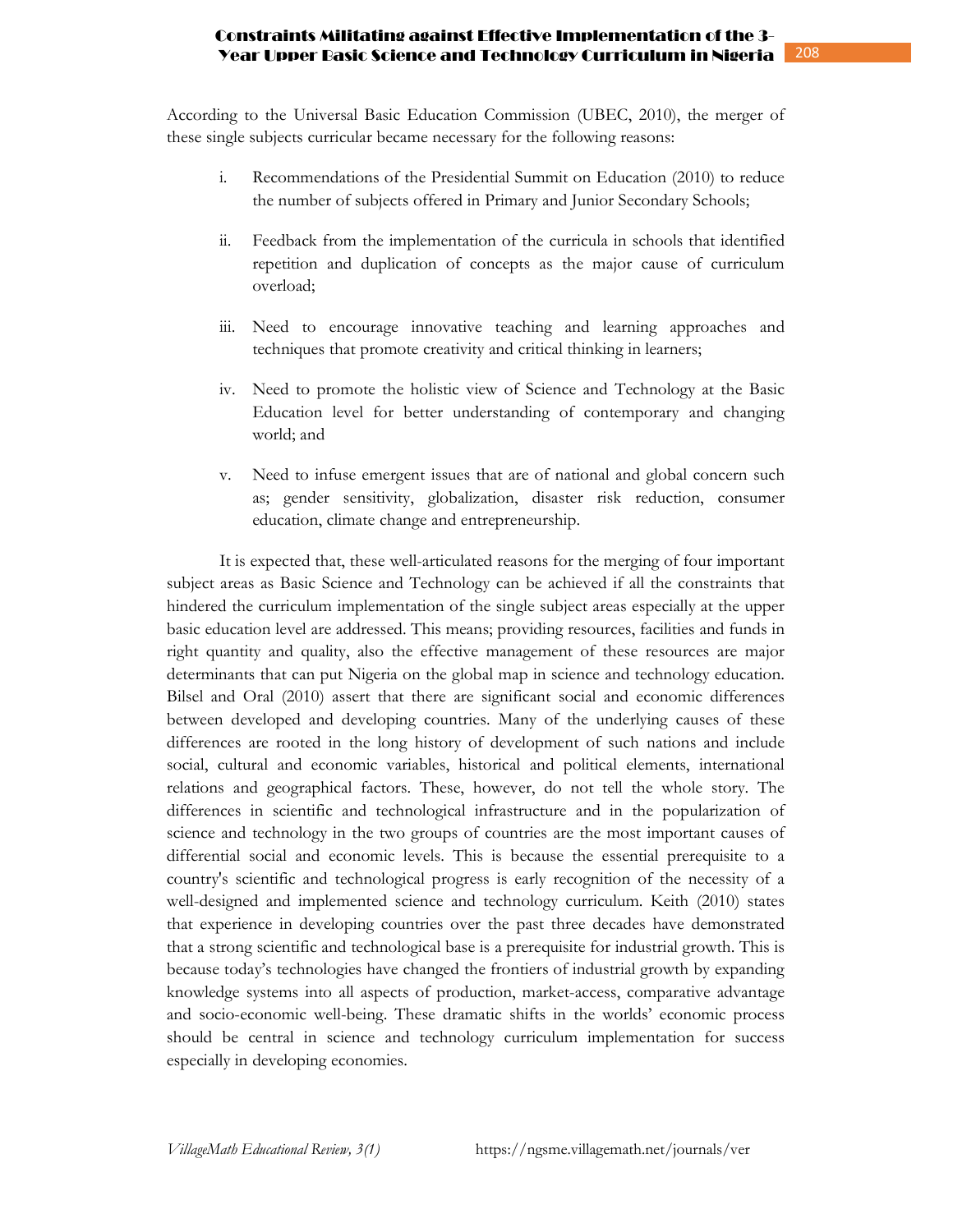The Nigeria secondary school curriculum implementation is expected to give the students the necessary skills to earn a living in the society and to play their roles in the attainment of the Sustainable Development Goals (SDGs) while still building background for future education and for lifelong learning. However previous studies have shown that both government and private own secondary schools in Nigeria are constrained in so many ways in the implementation of the Basic Education Curriculum and the Senior Secondary School Curriculum.

Ogbuagu, Eyibe and Okoli (2010) examined the challenges encountered in the teaching and learning of Basic Technology in the junior secondary schools in Anambra State. The result showed non availability of standard and functional instructional materials, workshop and textbooks, lack of tools and equipment, poor teacher qualification, insufficient time, poor funding and nonchalant attitude of the government towards education are some of the major challenges encountered in the teaching and learning of Basic Technology in both government and private secondary schools. Ogungbesan (2012) evaluated the implementation of the Basic Science curriculum in the south west Nigeria. The findings revealed that 66.5% of the Basic Science teachers surveyed were not professionally qualified to teach the subject, 78% of the schools covered lack instructional aids. Olusegun (2015) investigated the impediments on the implementation of Computer Science Education (CSE) curriculum in public secondary schools in Osun state, Nigeria. The findings of the study showed that the extent of CSE curriculum implementation in the State was very low (18.33%), there were no computer facilities in the schools to effectively implement the curriculum. Idehen and Oshodin (2008) assessed the factors that affect physical and health education instruction in secondary schools in Edo State, Nigeria. The study revealed that lack of basic school facilities, teachers, relevant textbooks as well as pamphlets and posters were factors central to the poor state of instruction in the subject.

## **Statement of the Problem**

Basic Science and Technology is one of the key subjects in the present 9-year Basic Education Programme in Nigeria, offered at the lower, middle and upper Basic Education levels. This subject has indicators for the attainment of the Sustainable Development Goals (SDGs). However, a number of researchers on the curriculum implementation of the individual subject areas (that is; Basic science, Basic Technology, Physical and Health Education and Computer Science) that now form Basic Science and Technology; Odehen and Oshodin (2008), Ogbuagu, Eyibe and Okoli (2010), Ogungbesan (2012) and Olusegun (2015) discovered that the implementation of these individual subject curricular was characterized with some many constraints such as; poor teacher qualification, nonavailability of standard and functional instructional materials, workshop and textbooks, lack of tools and equipment among other issues. So now that these subjects are merged as Basic Science and Technology are those constraints that marred effective implementation of the single subject curricular solved or they are multiplied? It is in attempt to answer this question that this study investigated the constraints militating against effective implementation of the 3-year upper Basic Science and Technology curriculum in Government Secondary Schools (GSS) and Private Secondary Schools (PSS) in North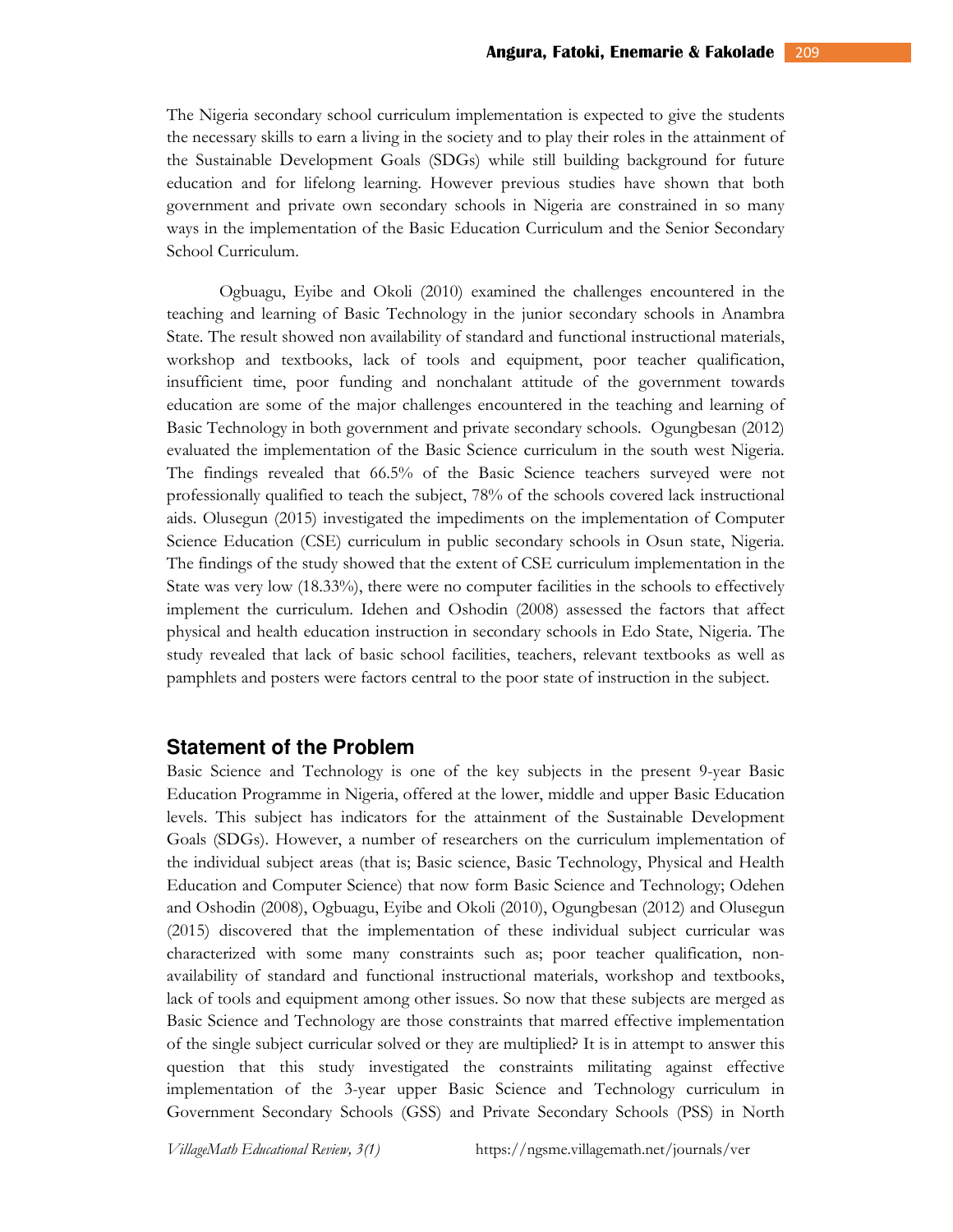central Nigeria. Thus, the problem of the study is pose in question form; what is the extent to which teacher factor, instructional materials and school facilities militates against effective implementation of the present 3-year Upper Basic Science and Technology curriculum?

## **Purpose of the Study**

The main purpose of this study was to investigate the constraints militating against effective implementation of the 3-year upper Basic Science and Technology curriculum in Government Secondary Schools (GSS) and Private Secondary Schools (PSS) in North central Nigeria. Specifically, the study sought to:

- i. Find out the extent to which teacher related constraints militate against effective implementation of the 3-year upper basic science and technology curriculum.
- ii. Determine the extent to which instructional materials constraints affect effective implementation of the 3-year upper basic science and technology curriculum.
- iii. Ascertain the extent to which facilities constraints hamper effective implementation of the 3- year upper basic science and technology curriculum.

## **Research Questions**

The following research questions were asked in this study:

- i. What is the extent to which teacher related constraints militate against effective implementation of the 3-year Upper Basic Science and Technology curriculum?
- ii. What is the extent to which instructional materials constraints affect effective implementation of the 3-year Upper Basic Science and Technology curriculum?
- iii. What is the extent to which facilities constraints militate against effective implementation of the 3-year Upper Basic Science and Technology curriculum?

## **Research Hypotheses**

The following hypotheses were tested at 0.05 level of significance.

- i. There is no significant difference in the mean rating scores of teachers on the extent to which teacher related constraints militate against effective implementation of the 3-year Upper Basic Science and Technology curriculum in GSS and PSS.
- ii. There is no significant difference in the mean rating scores of teachers on the extent to which instructional materials constraints affect effective implementation of the 3-year Upper Basic Science and Technology curriculum in GSS and PSS.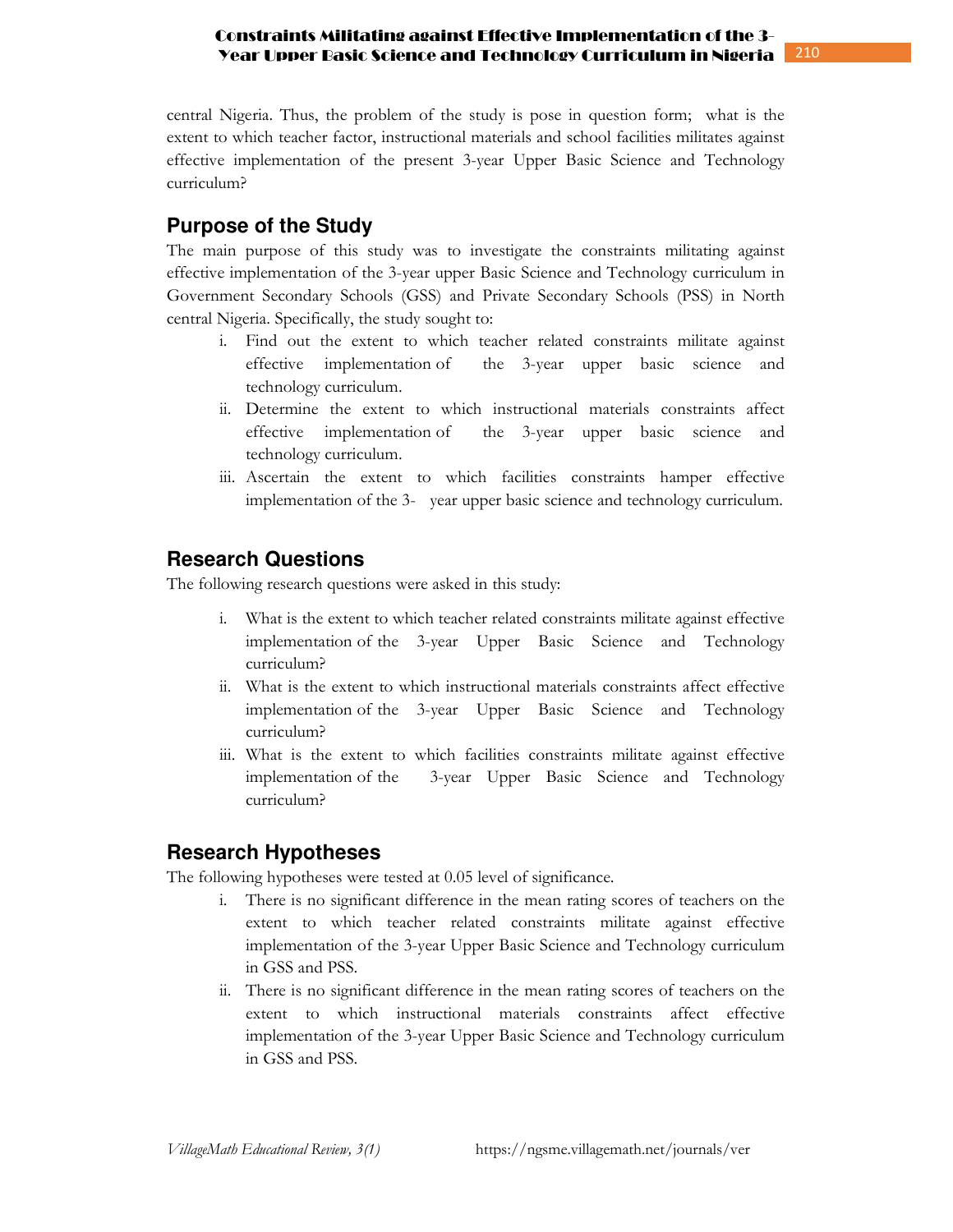iii. There is no significant difference in the mean rating scores of teachers on the extent to which facilities constraints militate against effective implementation of the 3-year Upper Basic Science and Technology curriculum in GSS and PSS.

## **Methodology**

The study employed a cross sectional survey design on the extent to which effective implementation of the 3-year Upper Basic Science and Technology curriculum is constrained. The population comprised all 10,688 Basic Science and Technology teachers in North Central Nigeria. The sample consisted of 288 teachers randomly selected in both government and private secondary schools in the study area. Basic Science and Technology Teachers Questionnaire (BSTTQ) was used for data collection. The instrument was validated by three experts, two in Science Education and one in Test and Measurement. The reliability coefficient of the instrument was determined using Cronbach alpha and internal consistency of instrument was obtained as 0.89. The instrument which contained three sections A, B and C was developed on a modified Likert-type four point rating scale of 4, 3, 2, and 1 as follows: each item in the three sections of the instrument has; Great Extent (GE) = 4pionts =  $3.50 - 4.00$ , Moderate Extent (ME) = 3pionts =  $2.50$  $-$  3.49, Less Extent (LE) = 2pionts = 1.50 – 2.49, No Extent (NE) = 1piont= 0.50 – 1.49. Meanwhile, any item with the mean of 2.50 and above was accepted as great extent while items with the mean of 2.49 and below were considered less extent. The instrument was administered to the respondents by the researcher alongside one trained research assistant. The data collected was analyzed using mean and standard deviation (SD). While the three null hypotheses were tested at 0.05 level of significance using independent t-test.

## **Results**

The presentation of the data for this study is done according to the research questions and research hypotheses.

#### **Research Question One**

What is the extent to which teacher related constraints militate against effective implementation of the 3-year Upper Basic Science and Technology curriculum?

**Table 1: The extent to which teacher-related constraints militate against effective implementation of the 3-year Upper Basic Science and Technology curriculum** 

| $S/N0$ .       | <b>Teacher-Related Constraints</b>                            | GSS  |      | ັ   | <b>PSS</b> |           |           |
|----------------|---------------------------------------------------------------|------|------|-----|------------|-----------|-----------|
|                |                                                               | Mean | SD   | Dec | Mean       | <b>SD</b> | Dec       |
| $\overline{1}$ | Number of unqualified teachers                                | 3.33 | 1.21 | MЕ  | 4.72       | 1.33      | <b>GE</b> |
| 2              | Non-payment of teachers' salaries                             | 4.00 | 1.17 | GE  | 2.10       | 1.18      | LE        |
| 3              | Teachers<br>non-attendance<br>to<br>seminars/workshops        | 3.56 | 1.31 | GE  | 2.30       | 1.21      | LE        |
| $\overline{4}$ | Low level of teachers motivation by school 4.40<br>owners     |      | 1.71 | GE  | 3.30       | 1.31      | MЕ        |
| .5             | Low level of teachers knowledge of the BST 3.50<br>curriculum |      | 1.10 | GE  | 3.51       | 1.17      | GE        |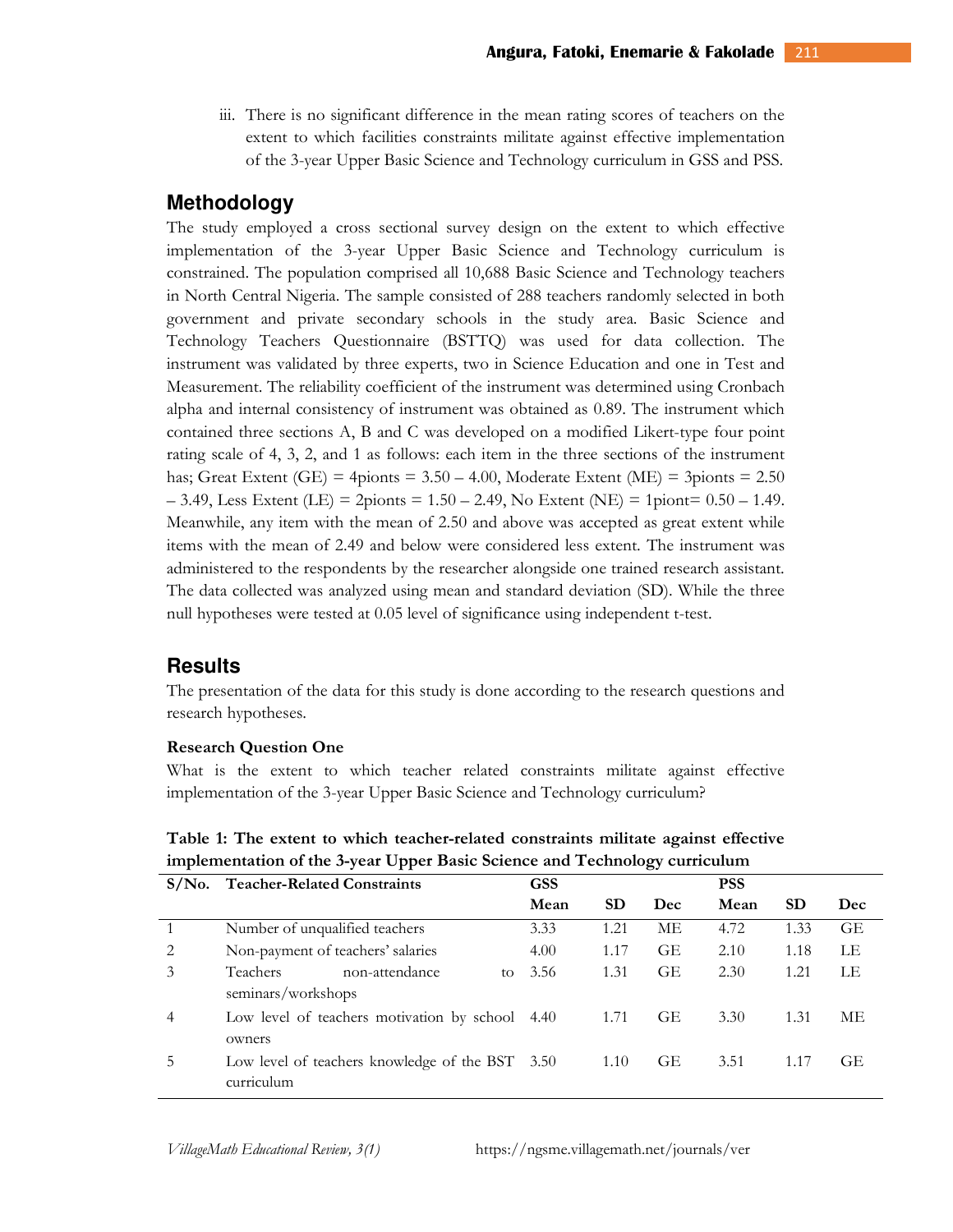| -6 | Irregular attendance of teachers to BST 3.54                                    |        | 1.15 | GE        | 2.20 | 1.10 | LE |
|----|---------------------------------------------------------------------------------|--------|------|-----------|------|------|----|
|    | lessons                                                                         |        |      |           |      |      |    |
|    | Inability of BST teachers to use required 4.32                                  |        | 1.18 | <b>GE</b> | 2.68 | 1.11 | МE |
|    | teaching aids during lessons.                                                   |        |      |           |      |      |    |
| 8  | Low level of BST teachers' knowledge of ICT                                     | 4.10   | 1.21 | <b>GE</b> | 2.99 | 1.19 | МE |
|    |                                                                                 |        |      |           |      |      |    |
| 9  | Inability of BST teachers to organize practical 3.46<br>activities for students |        | 1.12 | <b>GE</b> | 2.62 | 1.21 | МE |
|    |                                                                                 |        |      |           |      |      |    |
| 10 | Low level of teachers' assessment of BST<br>students.                           | - 2.50 | 1.31 | МE        | 2.11 | 1.31 | LE |
|    |                                                                                 | 3.67   |      |           | 2.85 |      |    |
|    | <b>Composite Mean</b>                                                           |        |      |           |      |      |    |

Key: BST = Basic Science and Technology

GSS = Government Secondary Schools

PSS = Private Secondary Schools

 $GE =$  Great Extent,  $ME =$  Moderate Extent,  $LE =$  Less Extent & NE = No Extent

The result in Table 1 of shows the extent to which teacher related constraints militate against effective implementation of the 3-year Upper Basic Science and Technology curriculum. The result revealed that the teacher-related constraints such as the number of unqualified teachers', non-payment of teachers' salaries among other issues militates against effective implementation of the 3-year Upper Basic Science and Technology curriculum in government secondary schools (GSS) to great extent with a composite mean of 3.67. While the same constraints affect the implementation of the curriculum in private secondary schools (PSS) to a moderate extent with a composite mean of 2.85.

## **Research Question Two**

What is the extent to which instructional materials constraints affect effective implementation of the 3-year Upper Basic Science and Technology curriculum?

| $S/N0$ . | <b>BST</b><br>Instructional | <b>GSS</b> |           |            | <b>PSS</b> |           |     |
|----------|-----------------------------|------------|-----------|------------|------------|-----------|-----|
|          | <b>Materials</b>            | Mean       | <b>SD</b> | <b>Dec</b> | Mean       | <b>SD</b> | Dec |
|          | Textbooks                   | 2.25       | 1.19      | LE         | 2.00       | 1.61      | LE  |
| 2        | Posters                     | 2.50       | 1.31      | МE         | 2.21       | 1.17      | LE  |
| 3        | Charts                      | 2.60       | 1.14      | ME         | 2.20       | 1.31      | LE  |
| 4        | White boards                | 3.11       | 1.20      | МE         | 2.42       | 1.19      | LЕ  |
| 5        | Curriculum manuals          | 3.10       | 1.39      | МE         | 3.30       | 1.31      | МE  |
| 6        | Models                      | 2.51       | 1.41      | ME.        | 2.70       | 1.21      | МE  |
|          | Drawings                    | 2.31       | 1.11      | T.E        | 2.09       | 1.22      | LE  |
| 8        | Puzzles                     | 2.40       | 1.34      | ΙE         | 2.21       | 1.39      | LE  |
| 9        | Instructional television    | 3.80       | 1 1 7     | <b>GE</b>  | 3.50       | 1.22      | GЕ  |

**Table 2: The extent to which instructional materials constraints affect effective implementation of the 3-year Upper Basic Science and Technology curriculum.**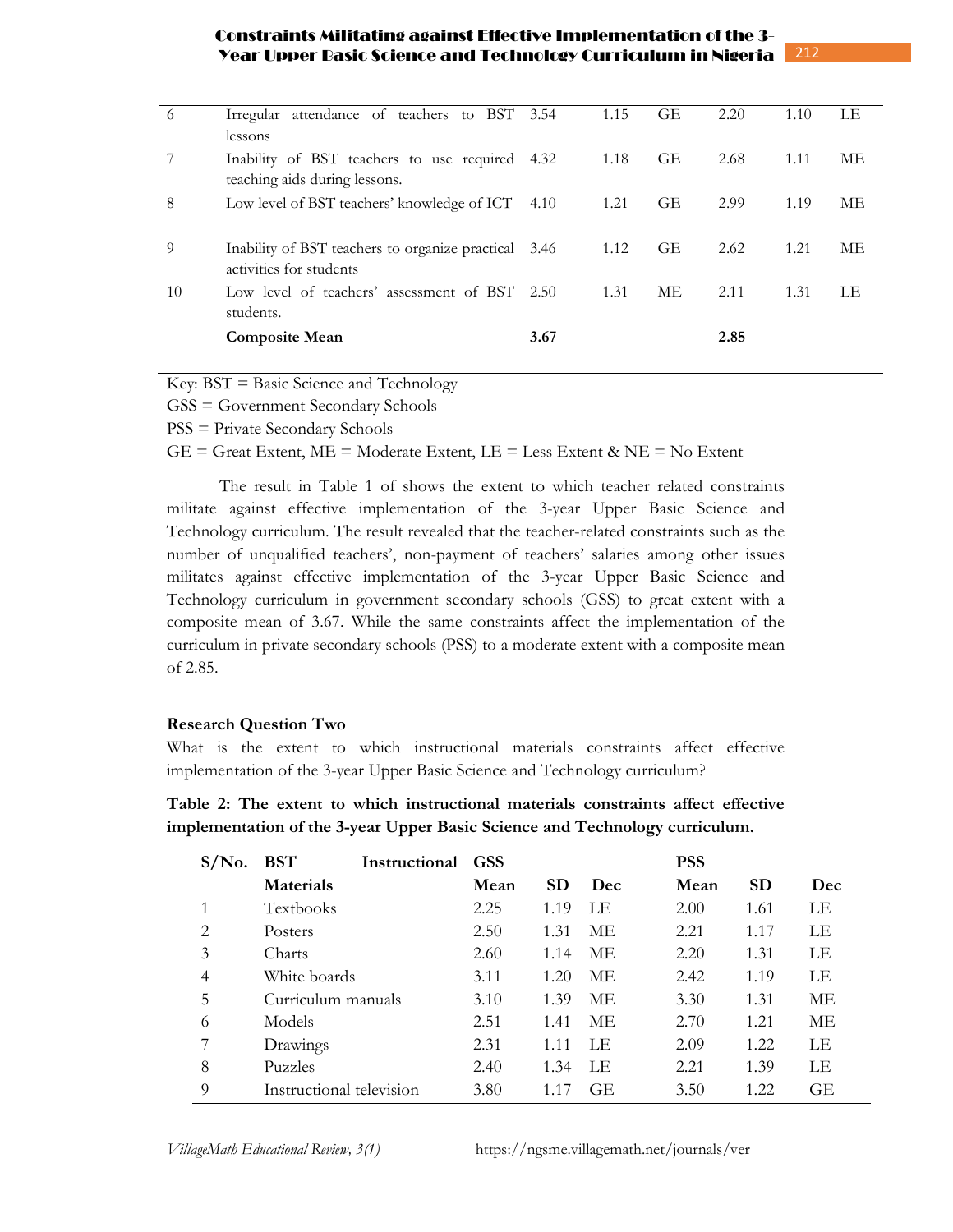| 10 | Projector             | 3.64 | 1.27<br>GE.       | 3.56 | 1.18 | GЕ |  |
|----|-----------------------|------|-------------------|------|------|----|--|
| 11 | Internet              | 3.50 | 1.31<br><b>GE</b> | 3.00 | 1.19 | MЕ |  |
| 12 | Models                | 2.58 | МE<br>1.40        | 2.50 | 1.71 | MЕ |  |
| 13 | Trace boards          | 3.70 | 1.22.<br>GE.      | 3.30 | 1.27 | МE |  |
| 14 | Journals              | 2.52 | 1.27<br>МE        | 2.07 | 1.19 | LE |  |
| 15 | Slides                | 2.58 | МE<br>1.19        | 2.44 | 1.17 | LE |  |
|    | <b>Composite Mean</b> | 2.87 |                   | 2.63 |      |    |  |

Key: BST = Basic Science and Technology

GSS = Government Secondary Schools

PSS = Private Secondary Schools

 $GE =$  Great Extent,  $ME =$  Moderate Extent,  $LE =$  Less Extent &  $NE =$  No Extent

The result in Table 2 presents the extent to which instructional materials constraints affect effective implementation of the 3-year Upper Basic Science and Technology curriculum. The result showed that, instructional resources constraints affect effective implementation of the 3-year Upper Basic Science and Technology curriculum moderately in both government secondary schools (GSS) and private secondary schools (PSS) with composite means of 2.87 and 2.63 respectively.

#### **Research Question Three**

What is extent to which facilities constraints militate against effective implementation of the 3-year Upper Basic Science and Technology curriculum?

**S/No Facilities GSS Mean SD Dec PSS Mean SD Dec**  1 Classrooms 3.20 1.11 ME 2.31 1.18 LE 2 Furniture 4.29 1.23 GE 2.70 1.31 ME 3 Laboratories 3.60 1.15 GE 3.50 1.27 GE 4 Workshops 4.70 1.16 GE 3.61 1.17 GE 5 Sport/Games facilities 2.62 1.21 ME 2.58 1.19 ME 6 ICT/Comp. facilities 3.64 1.28 GE 3.40 1.37 GE 7 Electricity 2.52 1.31 ME 2.11 1.26 LE 8 Water 2.61 1.39 ME 2.00 1.30 LE 9 Library 2.50 1.45 ME 2.37 1.18 LE 10 Offices 2.60 1.72 ME 2.54 1.23 ME 11 Toilets 2.54 1.19 ME 2.32 1.18 LE 12 Stores 2.60 1.39 ME 2.56 1.28 ME **Composite Mean 3.11 2.66**

**Table 3: The extent to which facilities constraints militate against effective implementation of the 3-year Upper Basic Science and Technology curriculum** 

Key: BST = Basic Science and Technology

GSS = Government Secondary Schools

PSS = Private Secondary Schools

 $GE =$  Great Extent,  $ME =$  Moderate Extent,  $LE =$  Less Extent & NE = No Extent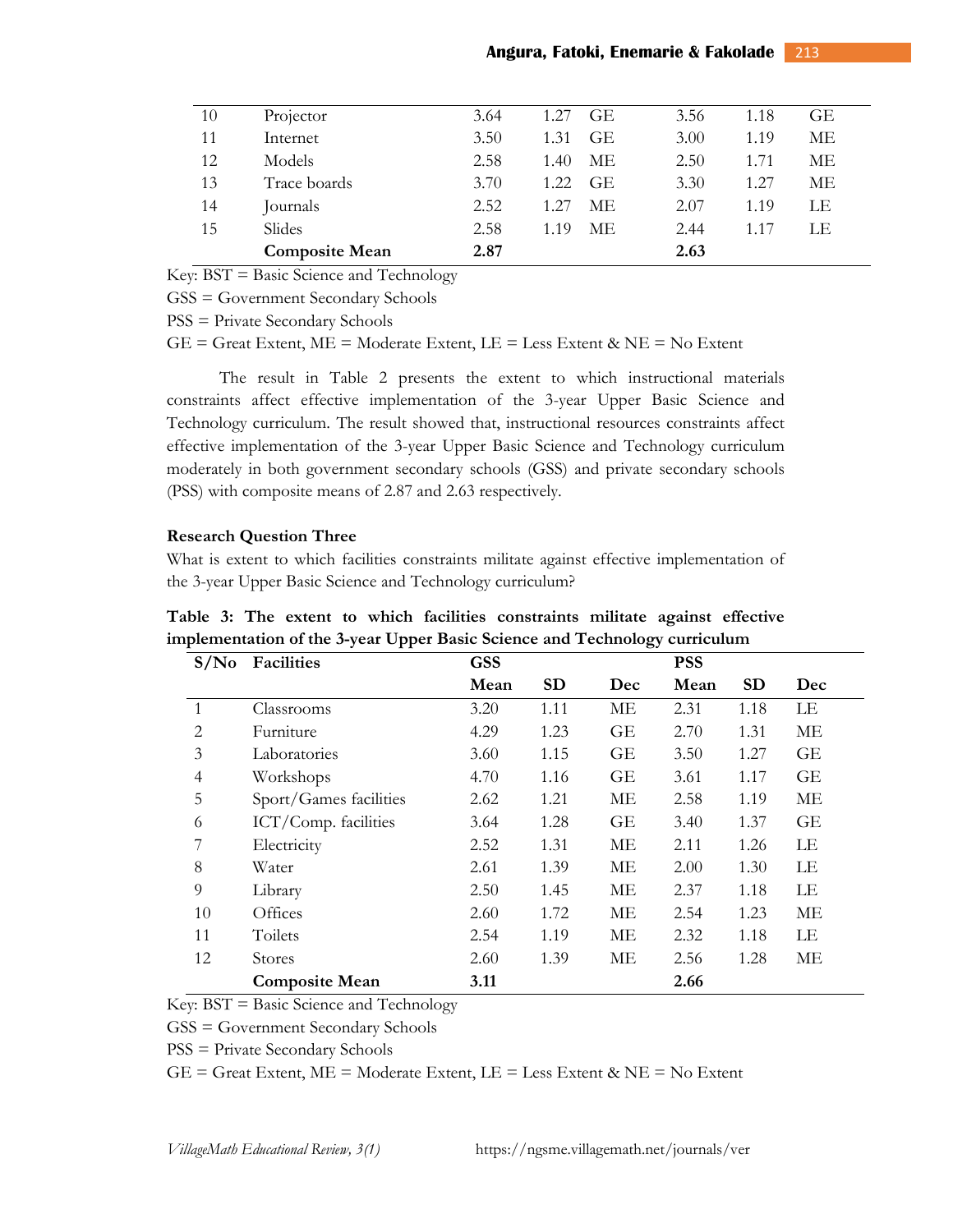The result in Table 3 reports the extent to which facilities constraints militate against effective implementation of the 3-year Upper Basic Science and Technology curriculum. The result revealed that, facilities constraints affect effective implementation of the 3-year Upper Basic Science and Technology curriculum in both government secondary schools (GSS) and private secondary schools (PSS) moderately with composite means of 3.11 and 2.66 respectively.

#### **Research Hypothesis One**

There is no significant difference in the mean rating scores of teachers on the extent to which teacher related constraints militate against effective implementation of the 3-year Upper Basic Science and Technology curriculum in GSS and PSS.

**Table 4: t-test of independent sample of the difference in the mean rating scores of teachers on the extent to which teacher related constraints militate against effective implementation of the 3-year Upper Basic Science and Technology curriculum in GSS and PSS**

|            |                   |  |  | Variables N Mean SD t df p Level of Sig Decision |             |
|------------|-------------------|--|--|--------------------------------------------------|-------------|
| GSS        |                   |  |  | 288 2.6710 0.5331 0.055 56 0.032 0.05            | Significant |
|            |                   |  |  |                                                  |             |
| <b>PSS</b> | 288 2.8530 0.5400 |  |  |                                                  |             |

 The t-test of independent sample of the difference in the mean ratings of teachers on the extent to which teacher-related constraints militate against effective implementation of the 3-year Upper Basic Science and Technology curriculum in GSS and PSS recorded ttest value of 0.055 with a p-value of 0.032 which is less than 0.05 level of significance (p=0.032<0.05). Therefore, the null hypothesis is rejected. This implies that, there is significant difference on the extent to which teacher related constraints militate against effective implementation of the 3-year Upper Basic Science and Technology curriculum in government and private secondary schools.

## **Research Hypothesis Two**

There is no significance difference in the mean rating scores of teachers on the extent to which instructional materials constraints affect effective implementation of the 3-year Upper Basic Science and Technology curriculum in GSS and PSS.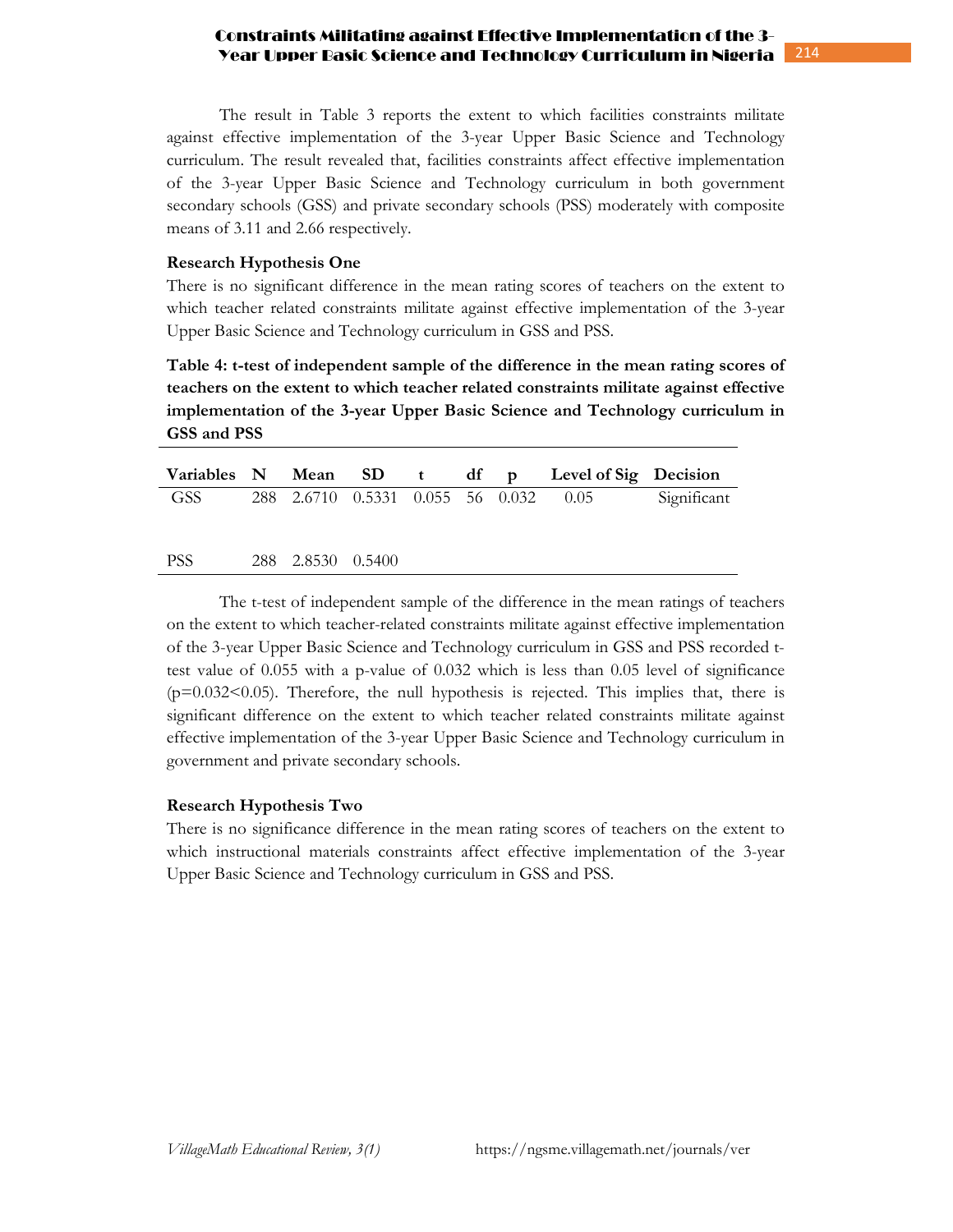**Table 5: t-test of independent sample of the difference in the mean rating scores of teachers on the extent to which instructional materials constraints militate against effective implementation of the 3-year Upper Basic Science and Technology curriculum in GSS and PSS** 

|      |                   |  |  | Variables N Mean SD t df p Level of Sig Decision |             |
|------|-------------------|--|--|--------------------------------------------------|-------------|
| GSS  |                   |  |  | 288 2.8733 0.5121 0.055 56 0.029 0.05            | Significant |
|      |                   |  |  |                                                  |             |
| PSS. | 288 2.6333 0.5020 |  |  |                                                  |             |

 The t-test of independent sample of the difference in the mean ratings of teachers on the extent to which instructional materials constraints militate against effective implementation of the 3-year Upper Basic Science and Technology curriculum in GSS and PSS recorded t-test value of 0.055 with a p-value of 0.029 which is less than 0.05 level of significance ( $p=0.029<0.05$ ). Therefore, the null hypothesis is rejected. This means that, there is significant difference on the extent to which instructional materials constraints militate against effective implementation of the 3-year Upper Basic Science and Technology curriculum in government and private secondary schools.

#### **Research Hypothesis Three**

There is no significance difference in the mean rating scores of teachers on the extent to which facilities constraints militate against effective implementation of the 3-year Upper Basic Science and Technology curriculum in GSS and PSS.

**Table 6: t-test of independent sample of the difference in the mean rating scores of teachers on the extent to which facilities constraints militate against effective implementation of the 3-year Upper Basic Science and Technology curriculum in GSS and PSS** 

|       |  |  |  | Variables N Mean SD T df P Level of Sig Decision |             |
|-------|--|--|--|--------------------------------------------------|-------------|
| GSS – |  |  |  | 288 3.1183 0.5632 0.055 56 0.041 0.05            | Significant |
|       |  |  |  |                                                  |             |

PSS 288 2.6666 0.5112

 The t-test of independent sample of the difference in the mean ratings of teachers on the extent to which facilities constraints militate against effective implementation of the 3-year Upper Basic Science and Technology curriculum in GSS and PSS recorded t-test value of 0.055 with a p-value of 0.041 which is less than 0.05 level of significance  $(p=0.041<0.05)$ . Therefore, the null hypothesis is rejected. This shows that, there is significant difference on the extent to which facilities constraints militate against effective implementation of the 3-year Upper Basic Science and Technology curriculum in government and private secondary schools.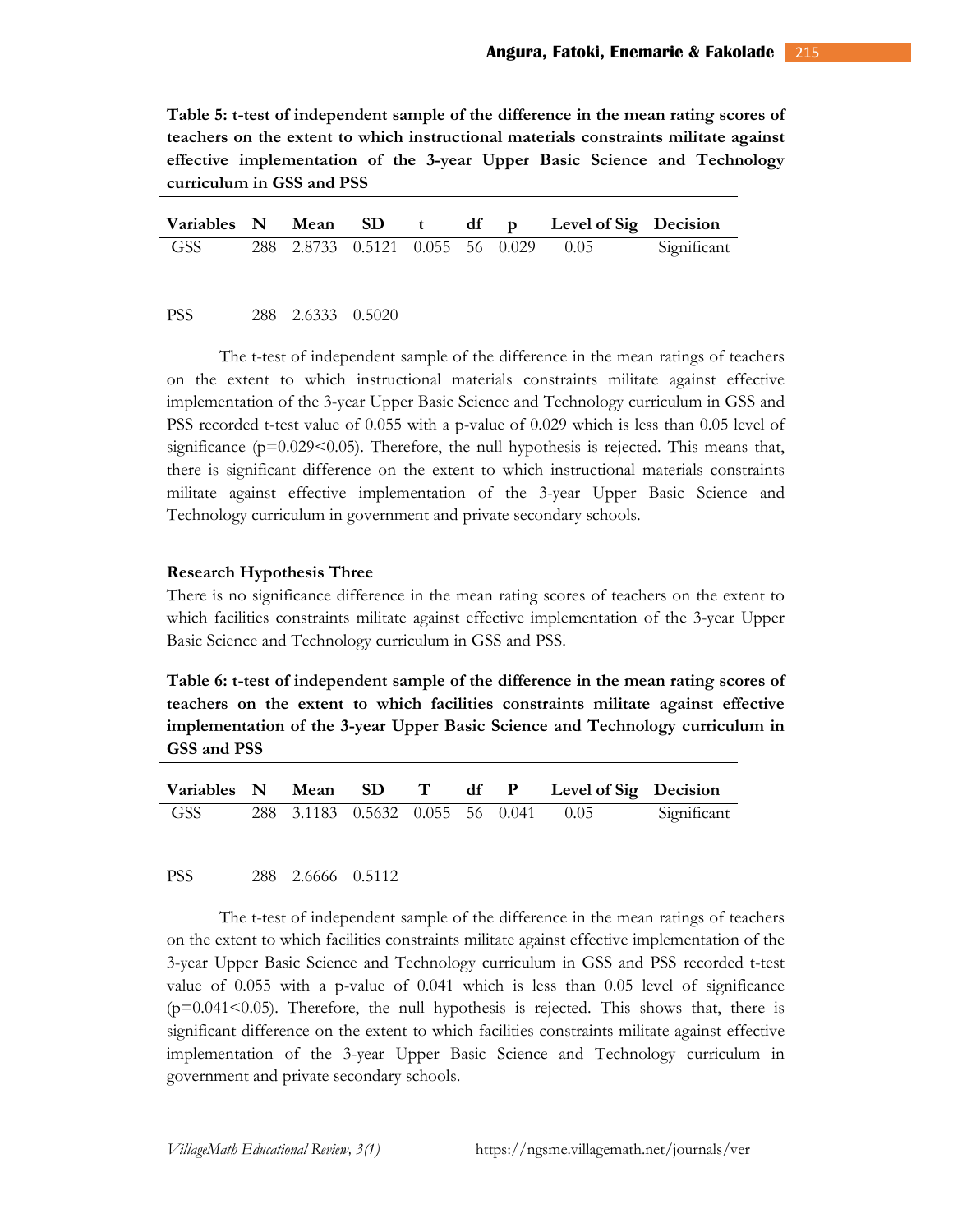## **Discussion of Findings**

The result on research question one on the extent to which teacher related constraints militate against effective implementation of the 3-year Upper Basic Science and Technology curriculum. The result revealed that, the teacher related constraints such as the number of unqualified teachers, non-payment of teachers' salaries militate against effective implementation of the 3-year Upper Basic Science and Technology curriculum in government secondary schools (GSS) to great extent, while the same constraints affect the implementation of the curriculum in private secondary schools (PSS) to a moderate extent. The t-test of independent sample of the difference in the mean rating scores of teachers on the extent to which teacher related constraints militate against effective implementation of the 3-year Upper Basic Science and Technology curriculum in GSS and PSS recorded ttest value of 0.055 with a p-value of 0.032 which is less than 0.05 level of significance (p=0.032<0.05). Therefore, the null hypothesis is rejected. This implies that, the teacher related constraints affect the implementation of the curriculum more grievously in government secondary schools than in private secondary schools. The finding is in line with Ogbuagu, Eyibe and Okoli (2010) who reported that poor teacher qualification and other teacher related factors are the major constraints that affect the implementation of the curriculum.

The t-test of independent sample of the difference between the mean rating scores of teachers on the extent to which instructional materials constraints militate against effective implementation of the 3-year Upper Basic Science and Technology curriculum in GSS and PSS recorded t-test value of 0.055 with a p-value of 0.029 which is less than 0.05 level of significance ( $p=0.029<0.05$ ). Therefore, the null hypothesis is rejected. This means that, instructional materials constraints affect effective implementation of the 3-year Upper Basic Science and Technology curriculum in government secondary schools more seriously compared to private secondary schools. The finding is in agreement with Ogungbesan (2012) who reported that 78% of the schools lack instructional aids. The t-test of independent sample of the difference in the mean rating scores of teachers on the extent to which facilities constraints militate against effective implementation of the 3-year Upper Basic Science and Technology curriculum in GSS and PSS recorded t-test value of 0.055 with a p-value of 0.041 which is less than 0.05 level of significance ( $p=0.041<0.05$ ). Therefore, the null hypothesis is rejected. This indicates that, facilities constraints affect effective implementation of the 3-year Upper Basic Science and Technology curriculum in private secondary schools lightly compared to government secondary schools that are heavily affected. The finding is in consonance with Idehen and Oshodin (2008) and Olusegun (2015) that attributed the failure in the curriculum implementation of the individual subject areas that now form Basic Science and Technology curriculum to lack of basic schools facilities.

## **Conclusion**

It is concluded based on the findings that teacher related constraints such as; number of unqualified teachers, nonpayment of salaries among others militate against effective implementation of the curriculum in government secondary schools (GSS) to great extent, while the same constraints affect the implementation of the curriculum in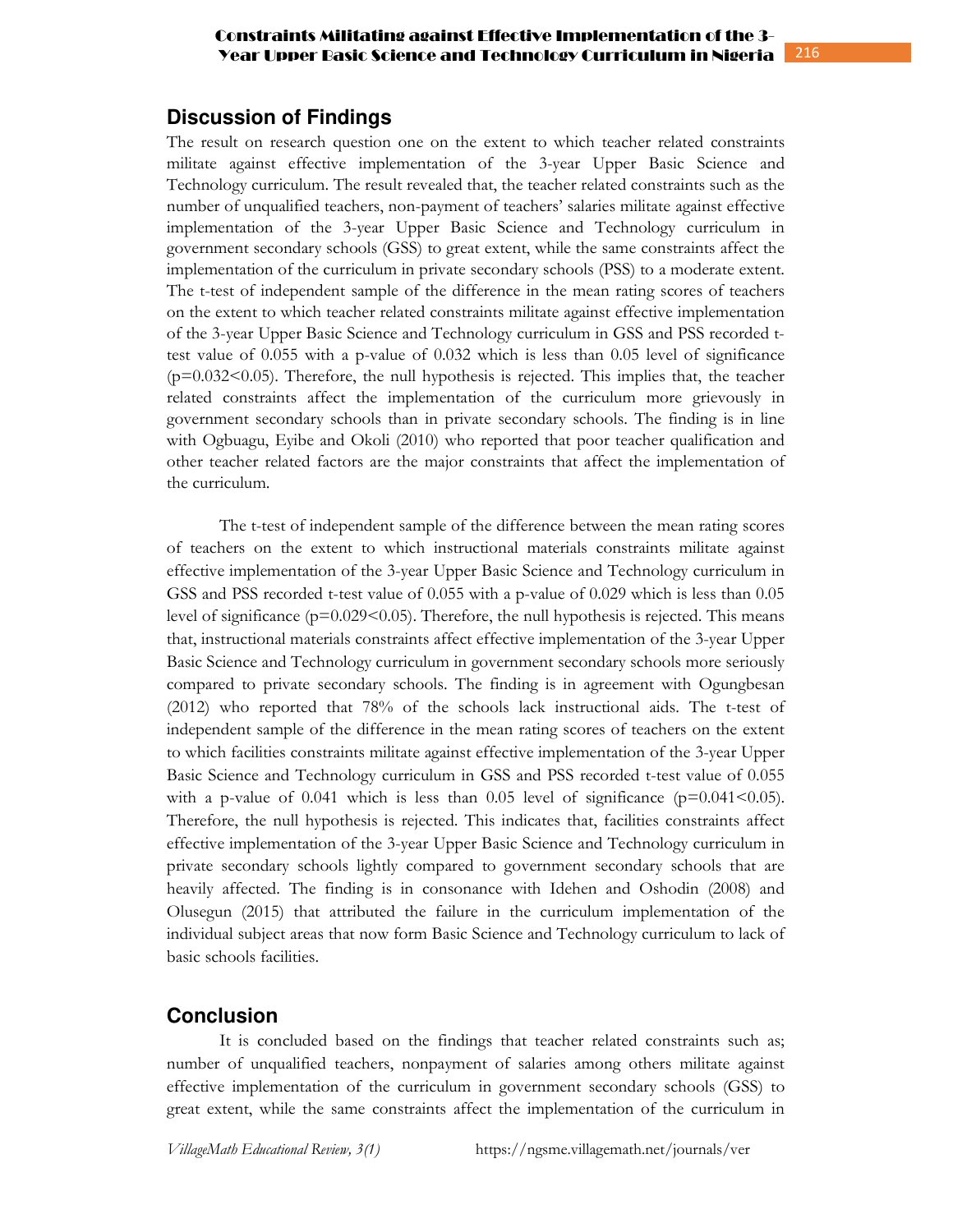private secondary schools (PSS) moderately. In the same way, instructional materials constraints as well as facilities constraints hinder effective implementation of the 3-year Upper Basic Science and Technology curriculum in both government and private secondary schools to a great extent.

### **Recommendations**

It was recommended based on the findings that; the government through the Ministry of Education (MOE) and State Universal Basic Education Boards (SUBEB) should ensure that;

- i. The Teacher related constraints that hinder effective implementation of the curriculum are solved especially in government secondary schools by employing more qualified teachers in the four areas of the subject.
- ii. More instructional materials such as projectors, instructional television, and internet are provided especially in government secondary schools for effective implementation of the curriculum.
- iii. More facilities such as; furniture, workshops and laboratories are provided to a great extent in both government and private secondary schools.

## **References**

- Akpan, B. B. (2015). Innovations in Science and Technology Education for quality assurance. *STAN Journal,*  6 (21),  $33 - 40$ .
- Bilsel A. & Oral, O. (2010). Role of Education, Science and Technology in Developing Countries Eastern Mediterranean University Gazimagusa, North Cyprus (via Mersin 10, Turkey)
- Brown, (2015) Science and Technology Education in Nigeria: A Historical Perspective. *Journal of Educational Research (SCSR-JER),* 1 (1), 33 – 41.
- Ewesor S.E & Itie B. (2015) Basic Science and Technology Education and Development in Nigeria Beyond 2020 *Knowledge Review Volume 33 No. 3, December, 2015: ISSN 1595-2126*
- Ivowi U.M.O (2004) Defination or meaning of curriculum in Ivowi U.M.O, Nwafo,K Nwagbara, C Nzewi, U.M Offorma, G.C. (eds.) Curriculum Diversification in Nigeria. Ibadan. Com. 1-16
- John, H. (2015). Educational assessment*,* evaluation*,* and research commons, and professional development, the basis for teacher education programs. Retrieved 23rd November, 2017 from https://www.google.com/search?q=John+2015+meaning+of+educational+evluatio
- Jose, G. (2015). What is the role of science in developing countries? *Science magazine,* 10 (6), 112-120*.*
- Kamp, A (2019) *Science and Technology Education for 21st Century Europe: discussion paper*. CESAER. https://doi.org/10.5281/zenodo.3582544. Retrieved on 13th April 2020
- Keith B (2010) A Document prepared as part of the UNDP/UNIDO project DP/VIE/99/002: "Vietnam -Contribution to the Preparation of the Socio-Economic Development Strategy to the year 2010"  $\alpha$ ccessed  $\alpha$ ugust $10^{\text{th}}$  2020 from https://citeseerx.ist.psu.edu/viewdoc/download?doi=10.1.1.525.3043.
- NERDC (2010). *Nigerian education research and development council, curriculum review.* Abuja NERDC.
- NERDC (2012). *Nigerian educational research and development council, UBE edition: National Minimum standards Document*. Abuja NERDC.
- Nwafor. C.E. & Eze, S.O. (2014). Availability and utilization of instructional materials in teaching basic science in selected secondary schools in Abakaliki education zone of Ebonyi state, Nigeria. *Global Journal of Bio-sciences and Bio-technology,* 3 (3), 292- 295.